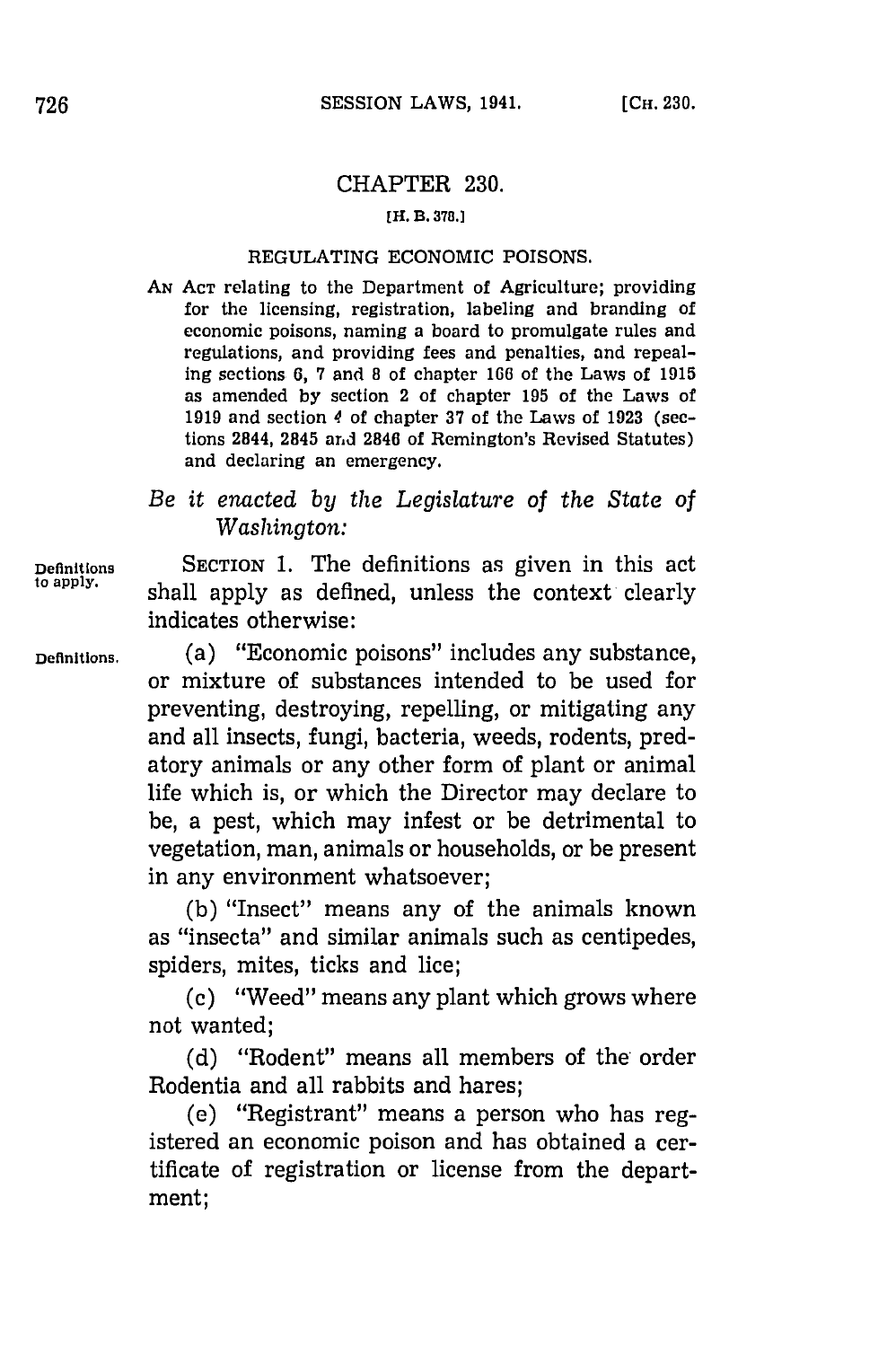**(f)** "Department" means the department of agri- **Definitions.** culture;

**(g)** "Director" means the Director of the Department of Agriculture;

(h) "Person" includes *firm,* corporation, company, or association;

 $(i)$  "Sell" includes "offer for sale," "expose for sale," "have in possession for sale," "exchange," "barter" or "trade."

**SEC.** 2. The provisions of this article do not apply **Exceptions,** to any of the preparations, drugs or chemicals intended to be used or sold for medicinal or toilet pur- **Drugs, etc.** poses which conforms to the standard tests prescribed in the latest edition of the United States Pharmacopoeia or National Formulary, nor to any preparations or substances manufactured and intended to be used or sold exclusively for toilet or medicinal purposes.

**SEC. 3.** Economic poison is adulterated when: **Adulteration.**

(a) Its strength or purity falls below the standard or quality under which it is represented to have.

**(b)** Any ingredient necessary to its effectiveness has been wholly or in part abstracted or omitted in its manufacture, or other materials substituted therefor.

(c) It is intended for use on vegetation and contains any substance or substances which is seriously iniurious to vegetation, except weeds, when used according to the directions furnished therewith.

**SEC.** 4. Economic poison is misbranded when: **Misbrand.**

(a) The package or label thereon bears any false or misleading statement, design, or device regarding such article or the ingredients or substances contained therein.

**(b)** The package or label is falsely branded as to the place of manufacture or production.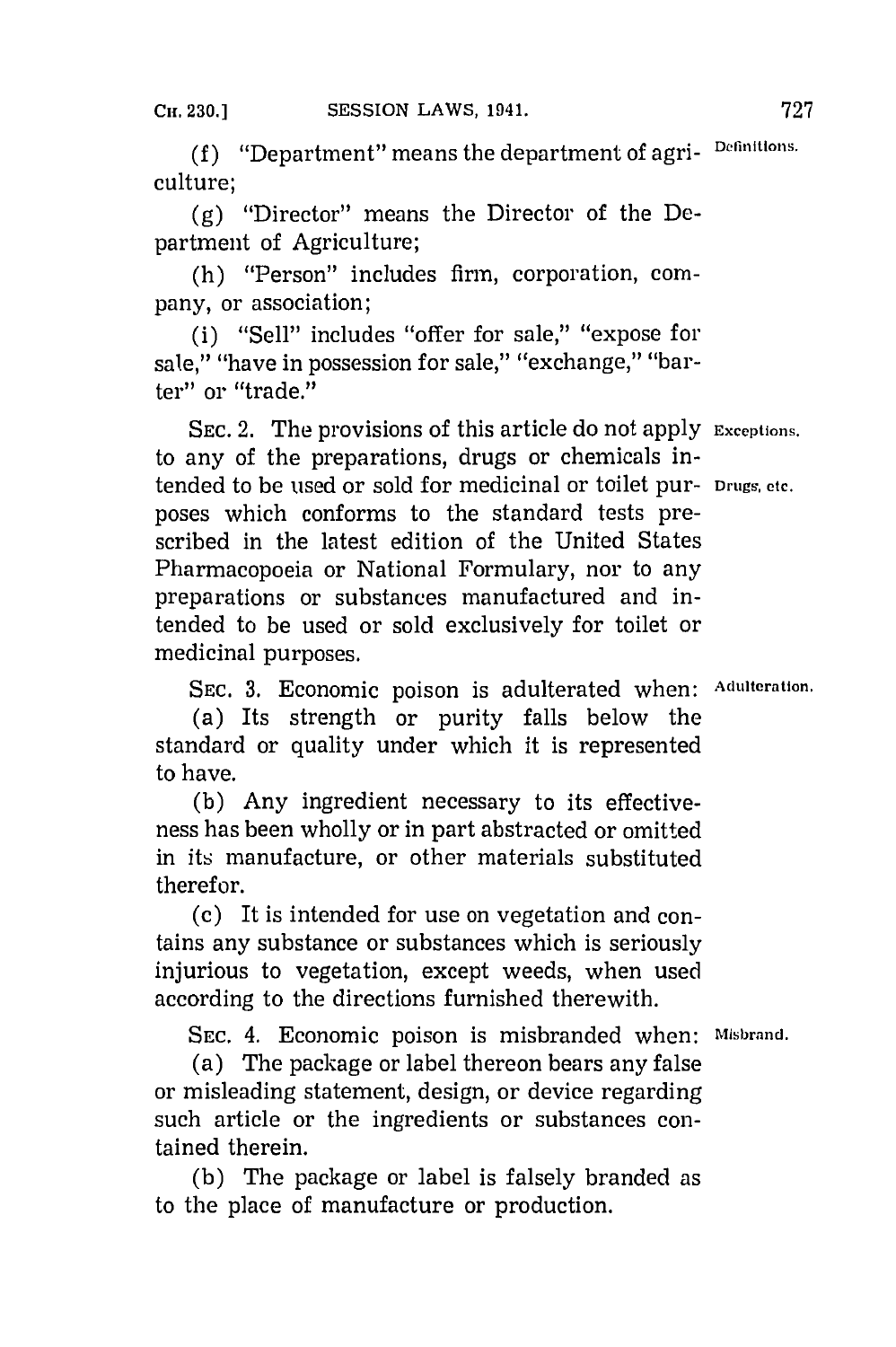**Misbrand. (c)** It is an imitation or offered for sale under the name of another article.

> **(d)** It is labeled or branded so as to deceive or mislead the purchaser.

> (e) The contents of the package as originally put up have been removed in whole or in part and other contents placed in such packages, or the contents of the package are of a quality below that of the guarantee on the label or on the application for registration of the economic poison or of the analysis of the representative sample delivered in connection with the application for registration **of** the economic poison.

> **(f)** In package form, and the contents, if stated in terms of weight or measure, are not plainly and correctly stated on the outside of the package.

> **(g)** It consists partially or completely of any inert ingredients which are not effective as economic poisons, and does not have the names and percentage of each such inert ingredient plainly and correctly stated on the label. In lieu of naming and stating the percentage of each such inert ingredient, the producer may state the correct names and percentages of each active ingredient which is effective as economic poisons, and the total percentage of such inert ingredients present, except that the name and percentage of every ingredient of an economic poison intended for use on or sold for application to any food crop in such a way as to leave a residue declared deleterious to health **by** the United States Food and Drug Administration or **by** the Director, must be plainly stated on the label.

**Duty** of **SEC. 5.** The registrant of economic poisons shall attach to every separate lot, and every separate, fin-Sealed **ished, sealed or closed container or package of** economic poisons which he intends to sell, a plainly **Label,** printed label, stating the name, brand or trademark,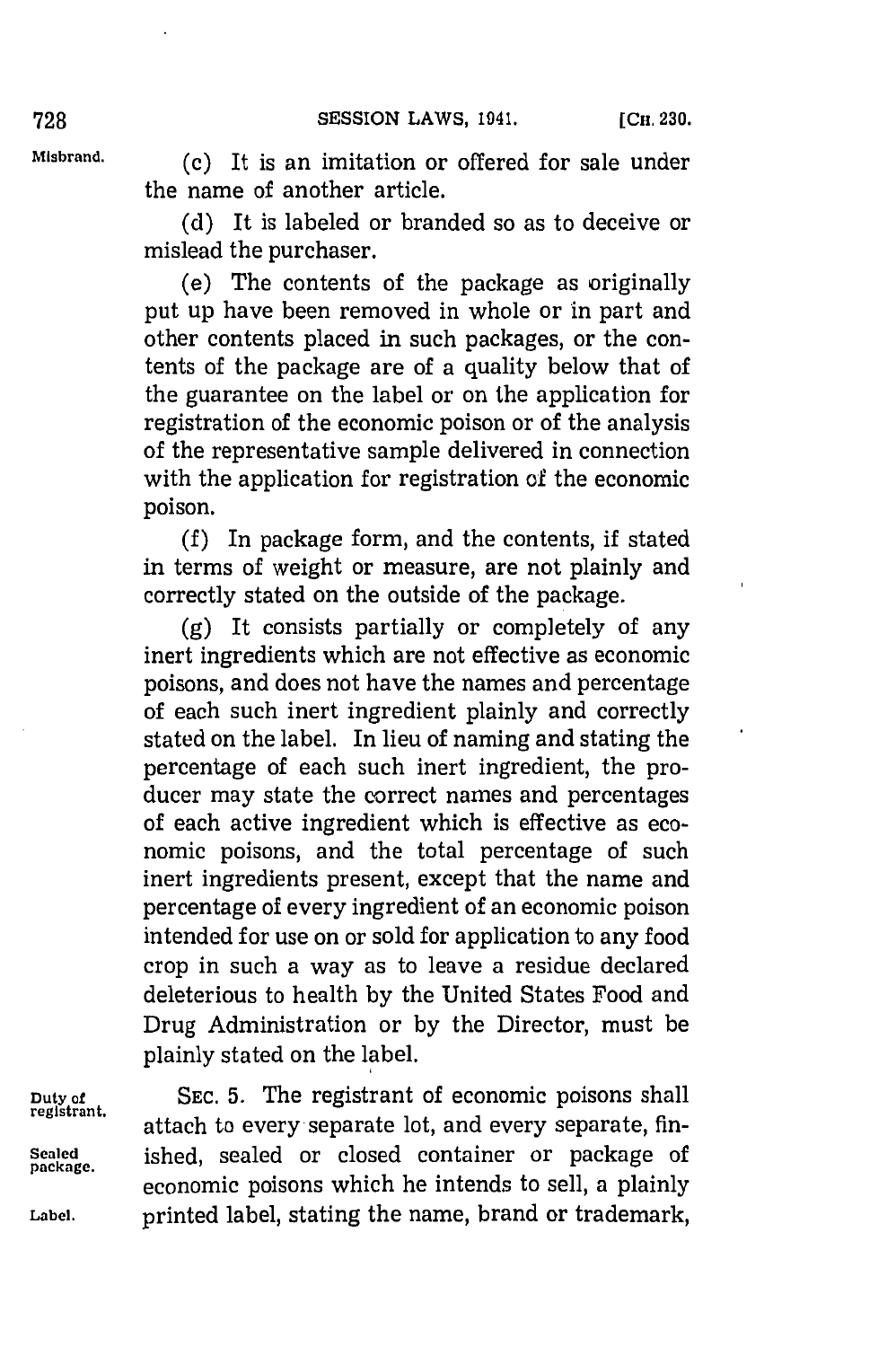if any, under which sold, and the name and address of the registered manufacturer, importer, or vendor.

Sales of economic poisons other than non-poisonous insecticidal preparations for spraying animals **Sales** in any other than the registrants sealed or closed container or package are prohibited, except as herein provided. The Director may, in his discretion, in accordance with regulations prescribed **by** him, authorize sales of economic poisons to be made out **Exception.** of registrant's opened but properly labeled lot, container or package. The Director shall serve notice of his proposed action, **by** depositing a copy thereof in a United States post office, enclosed in a sealed Copy of envelope with postage prepaid thereon and addressed to each economic poisons registrant at his last address on file with Department, and allow fifteen **(15)** days during which any protest may be filed. In **Protest.** the case of all sales from opened containers the purchaser must be furnished with tag, label or state- **Label for** ment setting forth all of the information required **by** law to be stated on labels or packages.

**SEC. 6.** It is unlawful to sell any adulterated or **Unlawful act** misbranded economic poison.

**SEC. 7.** In any prosecution of any agent or dealer **Guarantee of** under the provisions of section 6 it is a complete dealer. defense to prove'that the adulterated or misbranded economic poison which is the basis of said prosecution was guaranteed **by** the party from whom said agent or dealer purchased the same to be not adulterated or misbranded.

**SEC. 8.** The Director shall consult with a board **Consulting** board **board board board board board board board board board board board board board board board board board board board** consisting of himself, the professor of entomology and head of the Department of Zoology, the professor and head of the Department of Plant Pathology, the professor and head of the Department of Horticulture, all of the State College of Washington, and the State Chemist, to make rules and regulations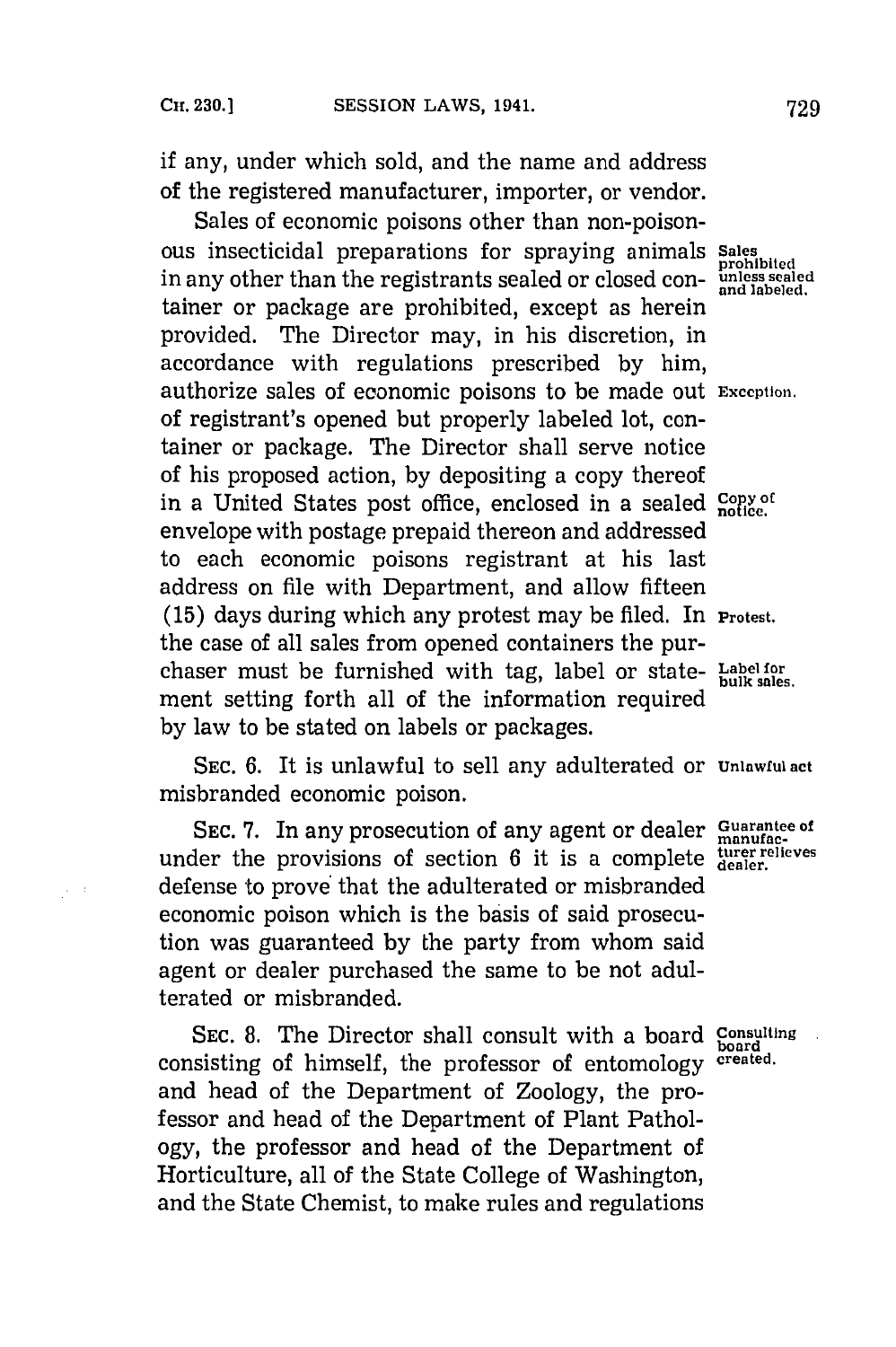Rules by for carrying out the provisions of this act. No rule or regulation shall be promulgated except **by** a vote of the majority of said board. No rule or regulation shall become effective until the expiration of thirty Time **(30)** days after it shall have been first promulgated **by** a proclamation signed **by** the Director. **A** copy of such rules and regulations shall be mailed to each person registered in compliance with the provisions of this act on the day the rules and regulations are promulgated. The failure to receive such copy is **no** defense to a violation of such rules or regulations.

Examinations SEC. 9. The Director shall take samples of economic poisons, make analyses or examinations thereof, and make such investigations as are necessary for the full enforcement of this act.

**fee for each**

Printed SEC. 10. The Director shall periodically, at least *poisons,* annually, print and distribute the results of examinations or chemical analyses of official samples of economic poisons taken **by** him, and such additional information as he deems advisable.

License for **SEC. 11. Every manufacturer of, importer of, or** manufacturer or dealer in any economic poison, except dealers or **ns.** agents selling economic poison which has been registered **by** the manufacturer or wholesaler thereof and persons selling raw material to manufacturers of economic poisons, before the same is offered for sale shall obtain a license from the Department. The **Annual fee.** annual fee is ten dollars **(\$10),** payable to the Department of Agriculture. The payment of such fee **Privyileges** shall permit the registrant to manufacture, import, or deal in one (1) definitely labeled economic poison of a definite name or a definite composition, and for **Additional** each such variety over one **(1)** an additional fee of five dollars (\$5) shall be paid. County, State and Federal officers or employees selling economic poison Federal at cost shall not be required to pay a license fee. exempt from Each applicant for a license shall also file a state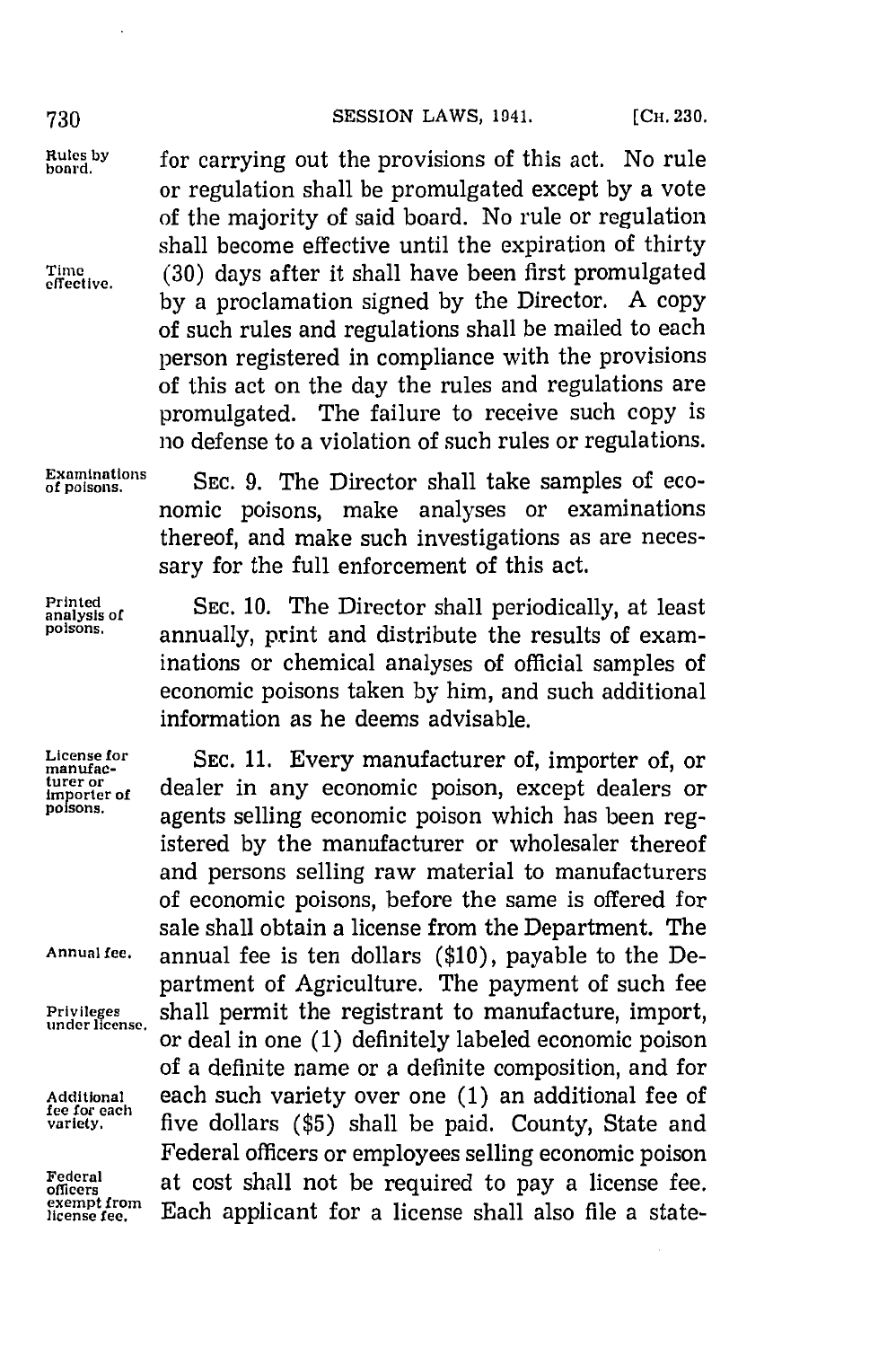ment of the brands, trade-marks, and kinds of eco- Statement of nomic poisons intended to be manufactured or sold, the correct niame and percentage of each active ingredient and the total percentage of inert ingredients contained therein. In lieu of the statement of the correct name and percentage of each active ingredient and the total percentage of inert ingredients contained therein, there may be delivered to the Director a representative sample of not less than one **(1)** pound of each economic poison desired to be registered. Additions or corrections to the above statement may be submitted at any time.

**SEc. 13.** When any manufacturer, importer, or dealer in economic poisons has complied with this act and the rules and regulations provided for therein and applies for registration of economic poisons, and for a license, the Director shall register puty of Director. each economic poison sought to be registered and issue a license to the applicant authorizing the manufacture and sale of economic poison, or, if necessary, shall call a hearing. **All** licenses and registrations **License for** expire on December thirty-first of each year. If re- **year.** registration is not obtained -within one **(1)** calendar month after the expiration of a registration, there shall be added to the fee a penalty of ten per cent *(10%)*, to which shall be added an additional penalty Penalty for nonof five per cent (5%) of the original amount due, for **payment.** each succeeding calendar month, but the total penalty shall not exceed fifty per cent  $(50\%)$  of the original amount due. No penalty shall be collected **Exception.** if the person re-registered makes an affidavit that no business was done during the period of non-registration. The payment of such fee or penalty is not  $P_{\text{asyment of}}$ <br>a bar to any prosecution for doing business without  $P_{\text{res}}$ a bar to any prosecution for doing business without proper registry.

It shall be unlawful to manufacture, deliver, or Acts sell, any economic poison, any substance or mixture  $\frac{\text{without}}{\text{license}}$ of substances that is represented to be an economic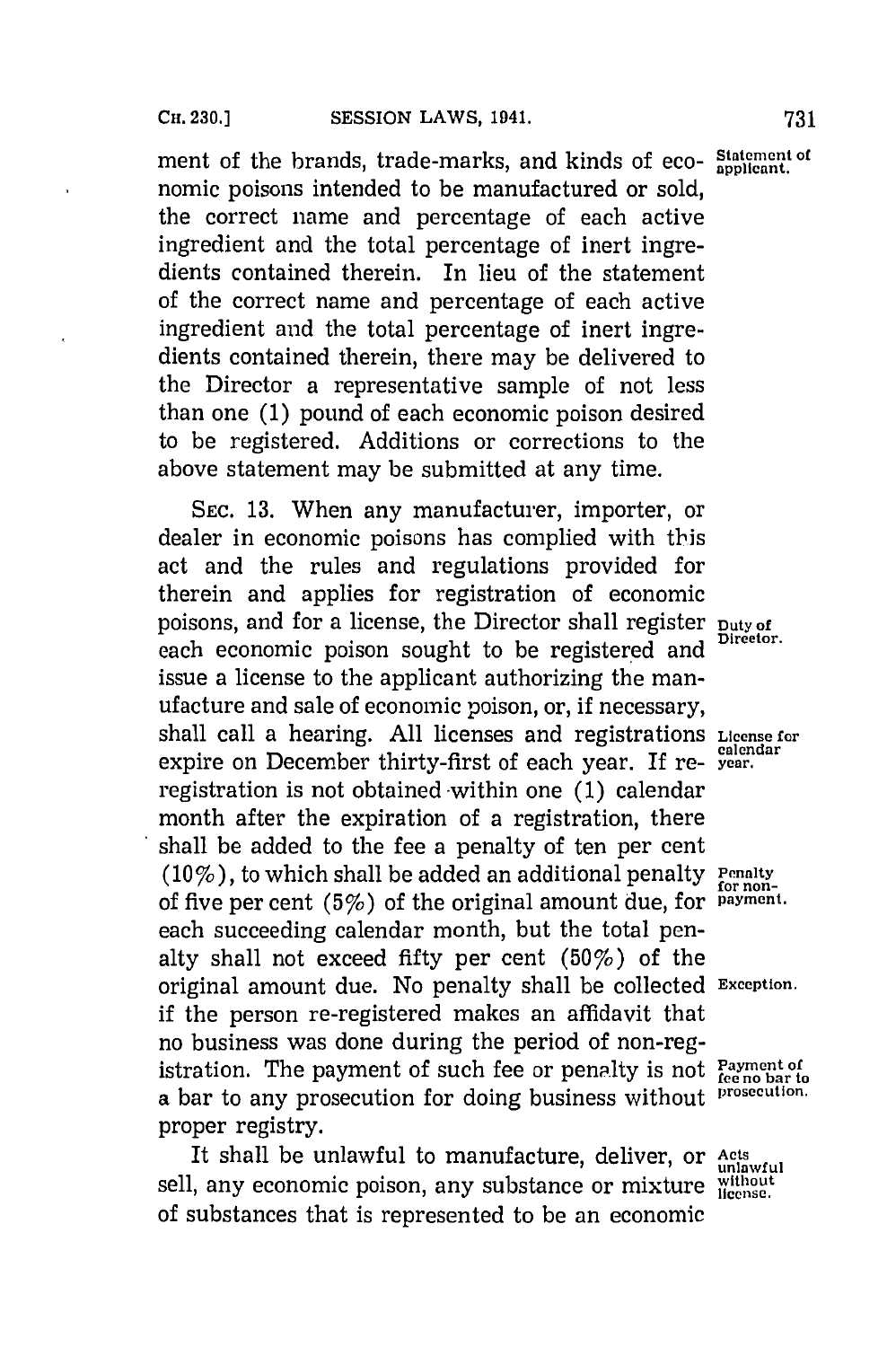poison or retail any formula for an economic poison in conjunction with the sale or gift of materials represented to be the essential ingredients necessary to constitute an economic poison, without a license or which is not registered as required **by** this act: *Pro-***Exception.** *vided, however,* That this paragraph shall not apply to economic poisons products of a registrant, which **Exports.** products are manufactured solely for export outside this state and are so exported.

**may cancel.**

**Director SEC.** 14. The Director may, after hearing, cancel the registration of, or refuse to register, any economic poison:

(a) Which is of little or no value for the purpose **Causes,** for which it is intended, or which is detrimental to vegetation, except weeds, to domestic animals, or to the public health and safety when properly used, and may require such practical demonstration as may be necessary to determine said facts.

> **(b)** Concerning which false or misleading statements are made or implied **by** the registrant or his agent, either verbally or in writing or in the form of advertising literature.

The Director may cancel the license of, or, refuse **Violation of** to license any manufacturer, importer, or dealer in economic poison who repeatedly violates any of the provisions of this article or the rules and regulations of the Director.

**Notice to** teDrco eoe **licensee of SEC. 15.** When th ietrbcmscognizant vioatin. of an apparent violation of any provision of this act or of any rule or regulation promulgated hereunder, he may cause notice of such fact, together with a copy of the charges to be served on the person suspected of the violation. The person notified shall be May be **given an opportunity to be heard under rules and** regulations promulgated for that purpose. The provisions of this section shall not be a condition precedent to the institution of any action to prosecute a violation of this act.